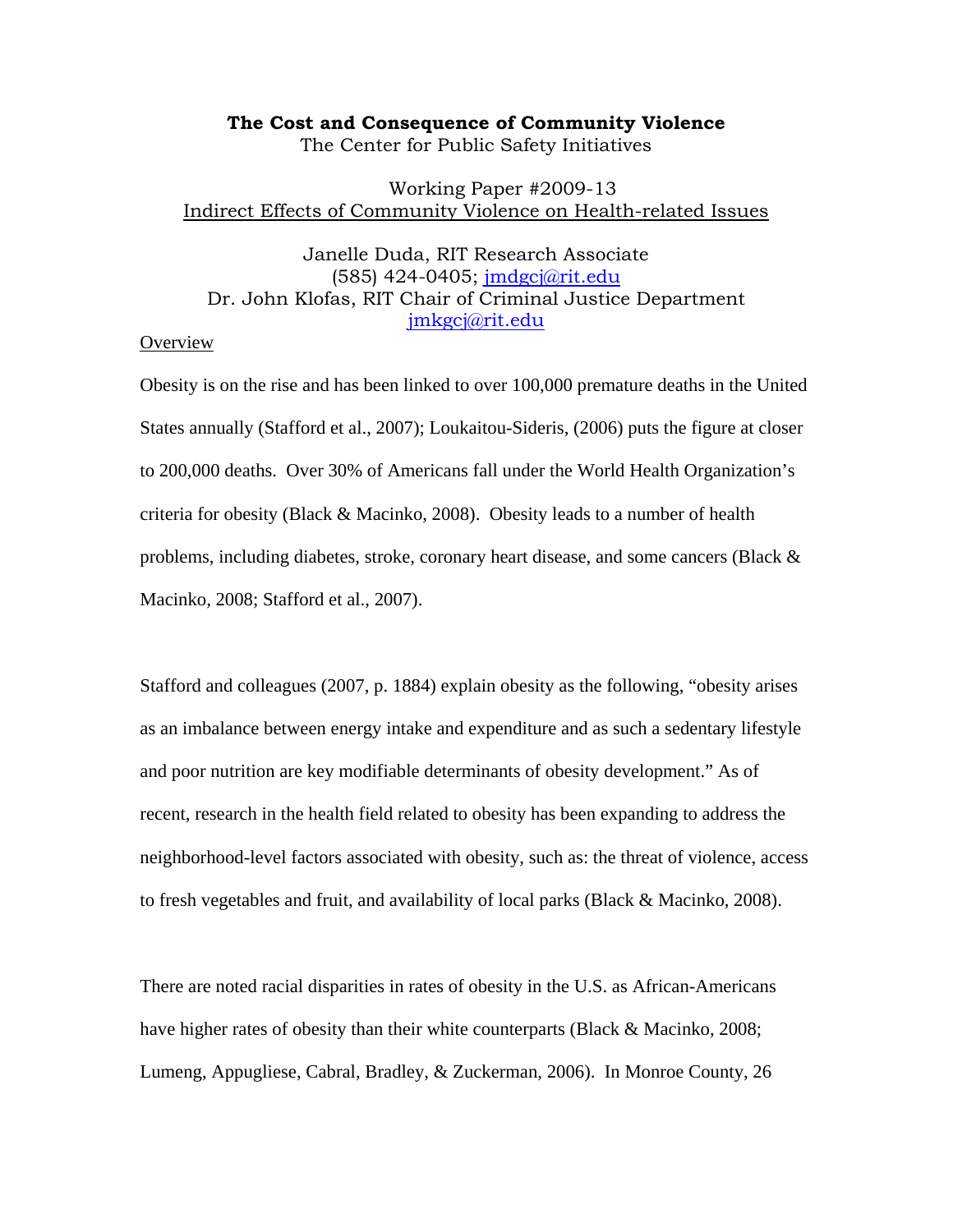percent of the children are overweight or obese and in the City of Rochester, 40 percent of children are overweight or obese according to a recent study conducted by the Golisano Children's Hospital at Strong (Robert Wood Johnson Foundation, 2009).

Neighborhood crime has been shown to affect whether someone chooses to walk or use another mode of transportation (Black & Macinko, 2008). Consequently, neighborhoods with higher rates of crime and poverty are at increased risk of poor health than those neighborhoods with lower rates of crime and poverty (Ross & Mirowsky, 2001).

Safety can be thought of in two ways. One way considers crime and whether it is safe to walk to the particular activity, safe to play in the yard, safe to go outside of home, etc. A second view of safety is one which focuses on the play area. This refers to identified adult supervision (paid or volunteer), sign-in sheets, age restrictions, safety of equipment, etc. For this particular research, safety from crime and how fears and perceptions of crime play a role is what has been addressed here.

#### Link

Recent literature has shown that there is likely a link between environmental and social factors and health (Farley et al., 2007; Glass, Rassmussenn, & Schwartz, 2007; Lumeng, Appugliese, Cabral, Bradley, & Zuckerman, 2006; Stafford et al., 2007). Neighborhood social disorder has been linked to a number of negative outcomes, including obesity (Stafford et al., 2007). Neighborhood disorder includes vacant lots, drug activity, prostitution, and other socially deviant activities.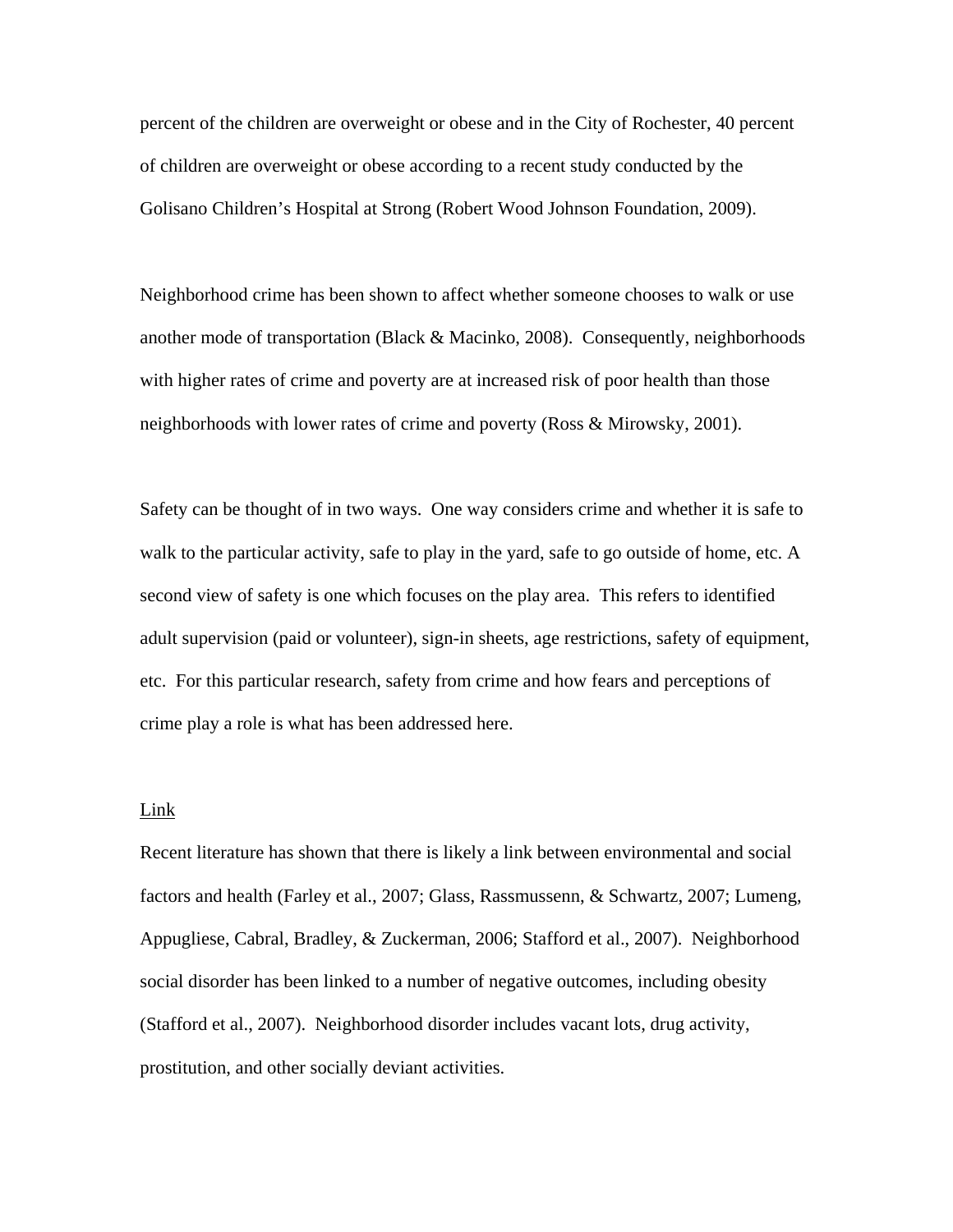The link between the environment and obesity demonstrates the need for other sectors to become involved in reducing obesity (Stafford et al., 2007). The public health field is an especially important sector to get involved in this effort (Stafford et al., 2007).

Bowdoin (2008) commented on the members of the Expert Committee on Assessment, Prevention, and Treatment of Child and Adolescent Overweight and Obesity, which includes participants from the American Academy of Pediatrics, for their efforts on addressing obesity. Bowdoin notes that, "the recommendations fail to acknowledge the impact of poverty, neighborhood violence, and family stress on children's dietary habits and physical activity levels" (p. 833). Bowdoin continues to state that the Expert Committee should advocate for increased funding and support for local public safety initiatives. Demonstrating that even with a substantial amount of research supporting the link to violent neighborhoods with negative health outcomes, there is still a lack of putting research into practice.

Previous studies on obesity and its link to perceived fear have shown that higher thoughts of fear are related to less physical activity and obesity (Farley et al., 2007; Lumeng, Appugliese, Cabral, Bradley, & Zuckerman, 2006; Stafford et al., 2007). People who feel less safe have reported walking less than those who feel safer (Parkes & Kearns, 2006). Further, studies have found that when parents rate the neighborhood as less safe, rates of childhood obesity are higher than in neighborhoods where parents rate the neighborhood as more safe (Black & Macinko, 2008; Lumeng, Appugliese, Cabral, Bradley, &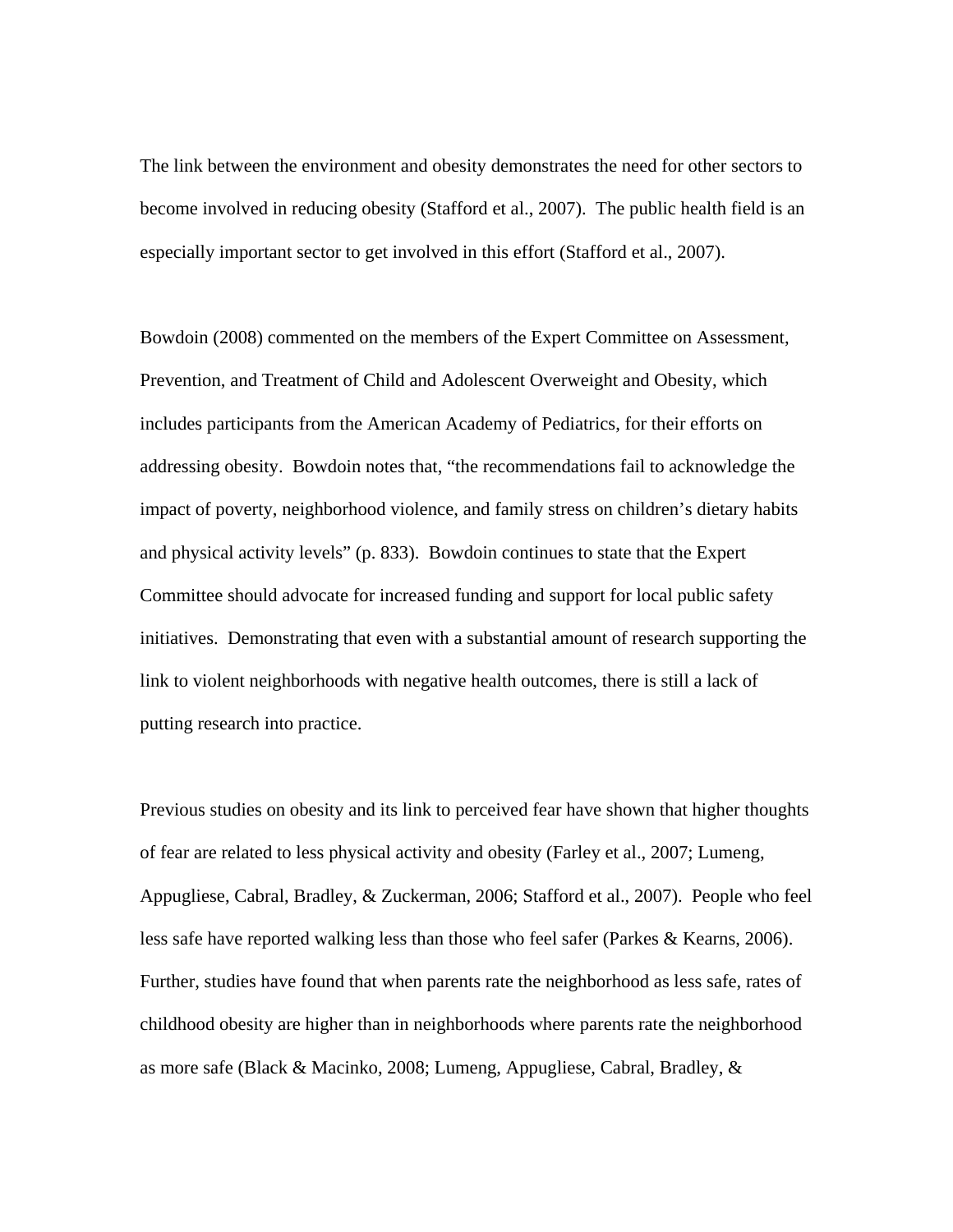Zuckerman, 2006; Stafford et al., 2007). According to Ross (1993), people having fear of their neighborhood often leads to limited outdoor physical activity by the residents.

Some researchers have linked the "allostatic load" theory to obesity (Stafford et al., 2007). Glass, Rassmussenn, and Schwartz (2007) inferred from their study that psychosocial hazards may lead people to an abnormal hypothalamic-pituitary-adrenal (HPA) response. The HPA response assists in controlling the body's response to stress and it also aids in digestion. This abnormal response can affect how food is processed in the body. Thus, psychosocial stress, which is noticeably higher in urban crime-ridden neighborhoods with concentrated poverty, can increase body weight due to the ailing HPA response.

#### Studies

Some researchers have drawn on the "broken windows" theory to capture the social disorder that is often times prevalent in neighborhoods with higher rates of obesity (Stafford et al., 2007). Research has shown that violence impacts social disorder and that it can often lead to fear (Stafford et al., 2007). Stafford et al. (2007) found that neighborhood disorder, in their study of 5,384 participants in the UK, is positively related to overall and central obesity. They go on to discuss how the results are consistent with other studies that have found associations between environmental and social factors and health outcomes (Stafford et al., 2007; Griffin, Wilson, Wilcox, Buck & Ainsworth, 2008). Fear is important to capture in these studies because fear will often play a role in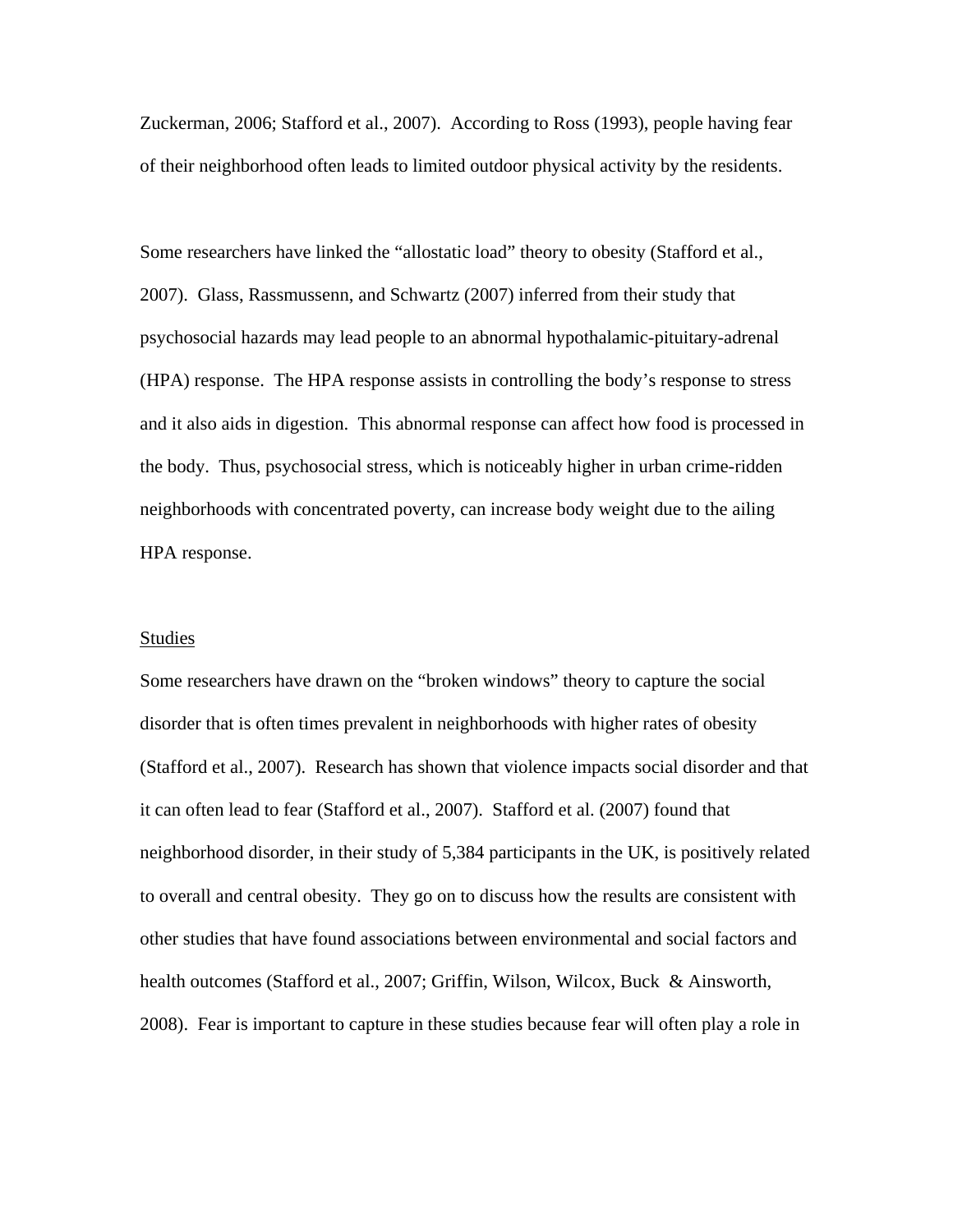whether someone walks for extracurricular enjoyment versus to get from point A to point B.

Glass, Rassmussenn, and Schwartz (2007) looked at 1140 men and women aged 50-70 in 65 specifically community defined neighborhoods in Baltimore in studying obesity and the impacts of neighborhoods on the disease. The study measured income, education level, obesity, diet, and psychosocial hazards (i.e. vacant houses, single parent families, violent crimes, and number of liquor stores). The results found that those living in neighborhoods with higher psychosocial hazards had higher rates of obesity. After controlling for income, smoking and alcohol consumption, diet, and vigorous physical activity, neighborhoods with higher psychosocial hazards had a 52%-96% increase in persons with obesity. This shows that neighborhood characteristics (i.e. high crime) have an impact on rates of obesity. Therefore, food intake and physical activity may not be the only moderators in obesity. Further, "These data are consistent with the theory that prolonged exposure to environments that evoke vigilance, threat, and alarm, the a priori hypothesis, may be an important and modifiable contributor to the epidemic of obesity" (p. 460). Glass, Rassmussenn and Schwartz go on to explain that it is important, then, to develop environmental strategies to reduce obesity, as well as proposing possible community-level interventions to obtain the desired outcome.

Lumeng, Appugliese, Cabral, Bradley, & Zuckerman (2006) looked at parental perceived safety and rates of obesity in children at ages 4, 5 and 7. Seven hundred sixty-eight children across ten U.S. cities were included in the study and the results found that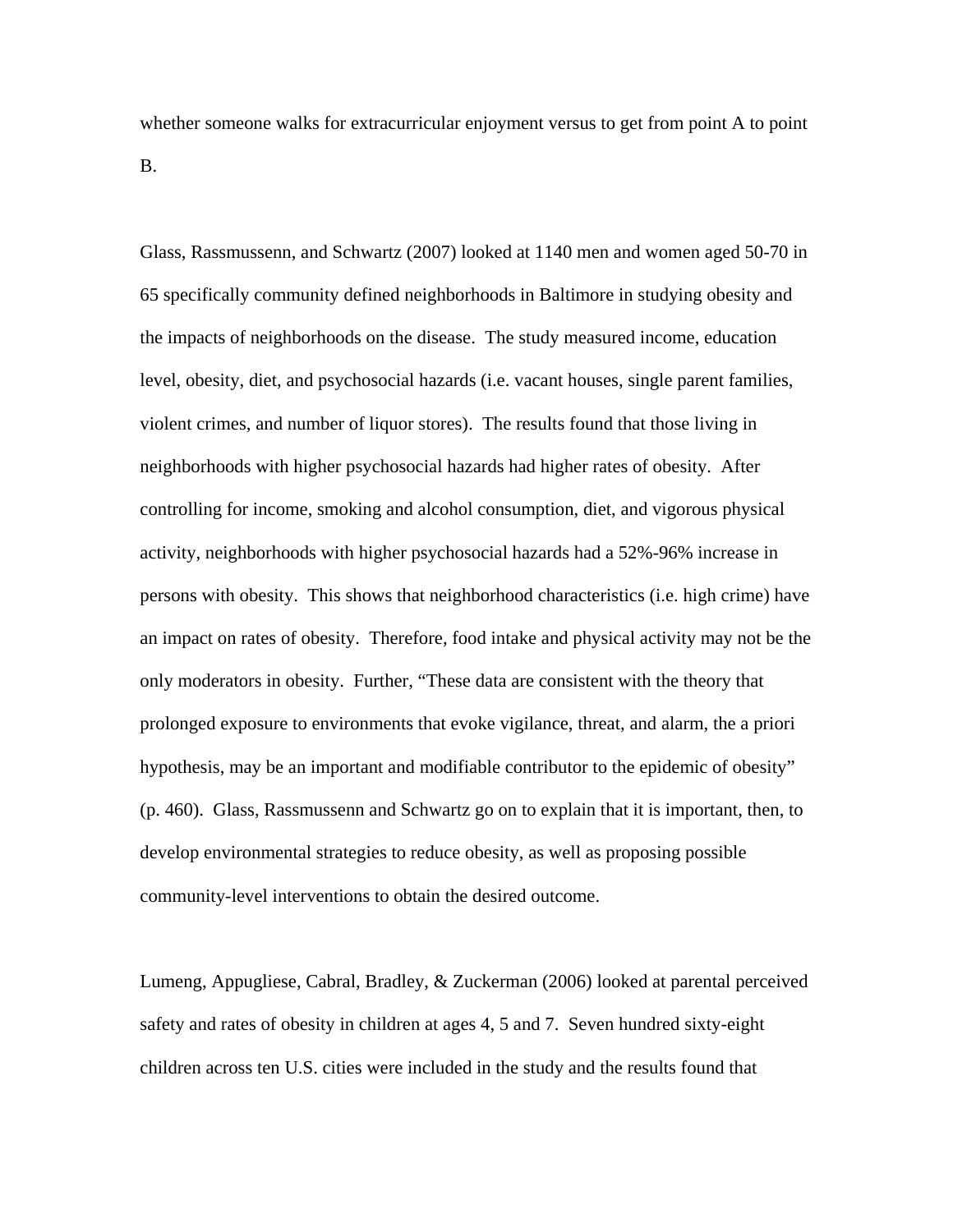parents of overweight children in first grade perceived their neighborhood as significantly less safe than those who had children who were not overweight. It was found that only 4% of children with parents who perceived their neighborhood as having the highest perceived safety were obese. However, 17% of the children who were overweight in the group perceiving their neighborhood as the least safe were obese (Lumeng, Appugliese, Cabral, Bradley, & Zuckerman, 2006).

Boslaugh, Luke, Brownson, Naleid & Kreuter (2004) conducted focus groups with 27 African American residents living in a high crime neighborhood in South Carolina. The participants discussed safety as a primary concern regarding physical activity. A number of participants discussed concerns with drug trafficking, prostitution, muggings, and homicide. Further, participants felt that it was not that they did not want to walk, but that they could not, due to the lack of safety in the neighborhood. Thus, Boslaugh and colleagues (2004) found that there is a link between perceived neighborhood characteristics, such as neighborhood safety, and the viewed opportunities for physical activity by the community members.

Farley and colleagues (2007) conducted a study in New Orleans that looked at children in two similar low-income, minority neighborhoods and if their physical activity increased with the presence of a safe place to play. The intervention group was provided with the neighborhood school park for an extended number of hours during the week as well as a park attendant. The control group continued to have their neighborhood school park operate at its regular hours (locked any time school is not in session). The premise of this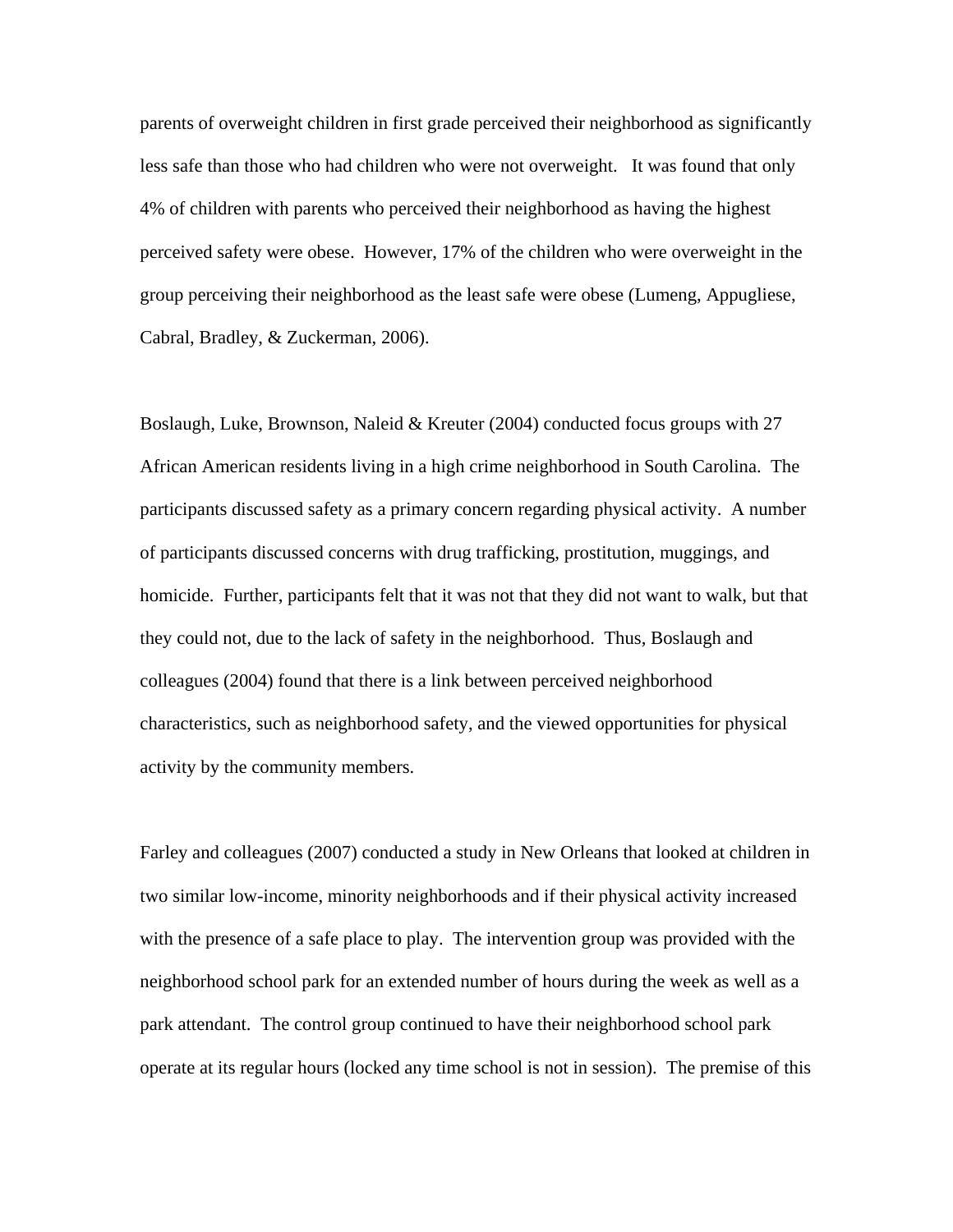study was that safety was defined as a paid adult watching and monitoring the children at all times ass well as the presence and use of a sign-in sheet for the children. The results found that there was an 84% increase in physical activity in the intervention area among the children. The children were also surveyed in both schools regarding sedentary and physical activities. Over the course of the 2-year study, reductions were found in the intervention group in TV watching and video game playing.

Loukaitou-Sideris (2006) discussed in her research the built environment and its link to crime. Researchers in the planning fields have recently discussed the importance of space and how the buildings, roads, sidewalks, etc. can have a deterrent or promoting affect on crime. Environment crime is important to health because a growing body of research is linking poor health outcomes to urban neighborhoods, with high crime as an important factor. There is research that show specific building and neighborhood planning can deter and reduce crime while reducing fear. Things such as: fixing broken windows, eliminating neighbors that encourage antisocial behavior, installing lighting, and situating buildings and windows so that they face the street are some ways to improve the design and facilitate feelings of safety among the residents.

#### Other health impacts

Wright (2006) explains that research has shown that asthma disproportionately impacts children in poverty and non-white children living in urban areas. Research has also shown that those living in low socioeconomic, minority, segregated neighborhoods have a much higher health burden than those not living in those neighborhoods. Asthma is of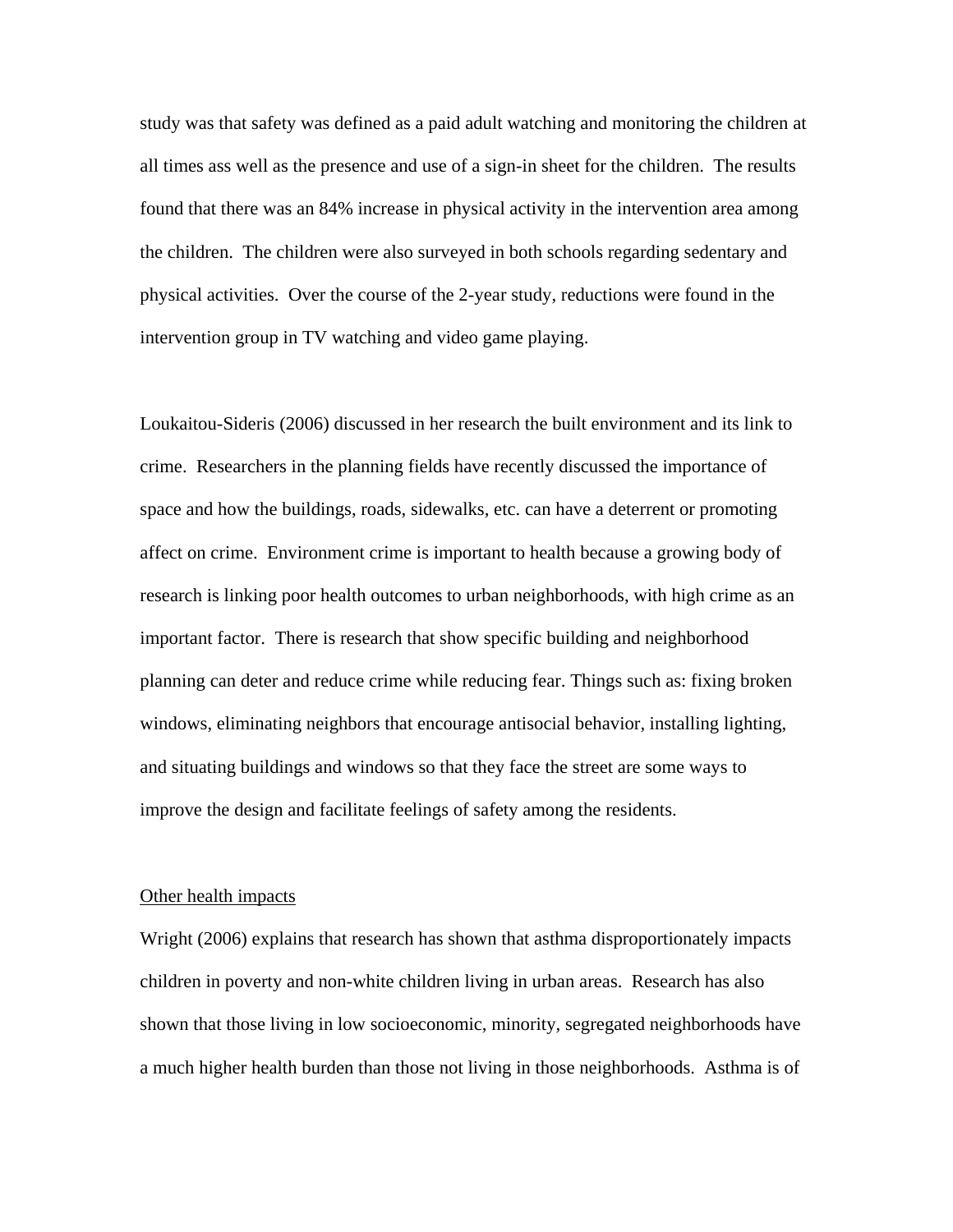particular interest because irritants, pollutants, and indoor allergens which are more prevalent in urban areas that are socially toxic may be related to an increase in psychosocial stress among the residents. Further, life stress manifests differently in the lives if the urban population which may lead to disparities in health. Chronic social stress is a significant factor for these communities. As income inequality has continued to increase, the communities with higher disparities in material goods see a rise in crime and violence across the nation. Those who live in a violent environment are often around a chronic impression of fear and the perception that violence could occur at any time. Researchers are beginning to look at this constant state of fear and its impact on mental health and behavior in children.

People living in urban areas have a higher incidence of a number of respiratory illnesses, including asthma (Cagney & Browning, 2004). African Americans are 4-6 times more likely to die from asthma than whites (Cagney & Browning, 2004). In recent years, research has begun to look at the contributions of poverty on asthma. Cagney and Browning (2004) wanted to find out what in the lives of the disadvantaged living in urban areas plays a role in the development of asthma. They looked the collective efficacy as well as social and physical disorder in specific Chicago neighborhoods and their possible impact on asthma. The results of the 3,268 of the subjects living in 338 neighborhoods found no individual-level poverty effect. However, collective efficacy was found to be a significant and protective against breathing problems. Additionally, disorder and concentrated poverty had the most significant impact on breathing problems. The authors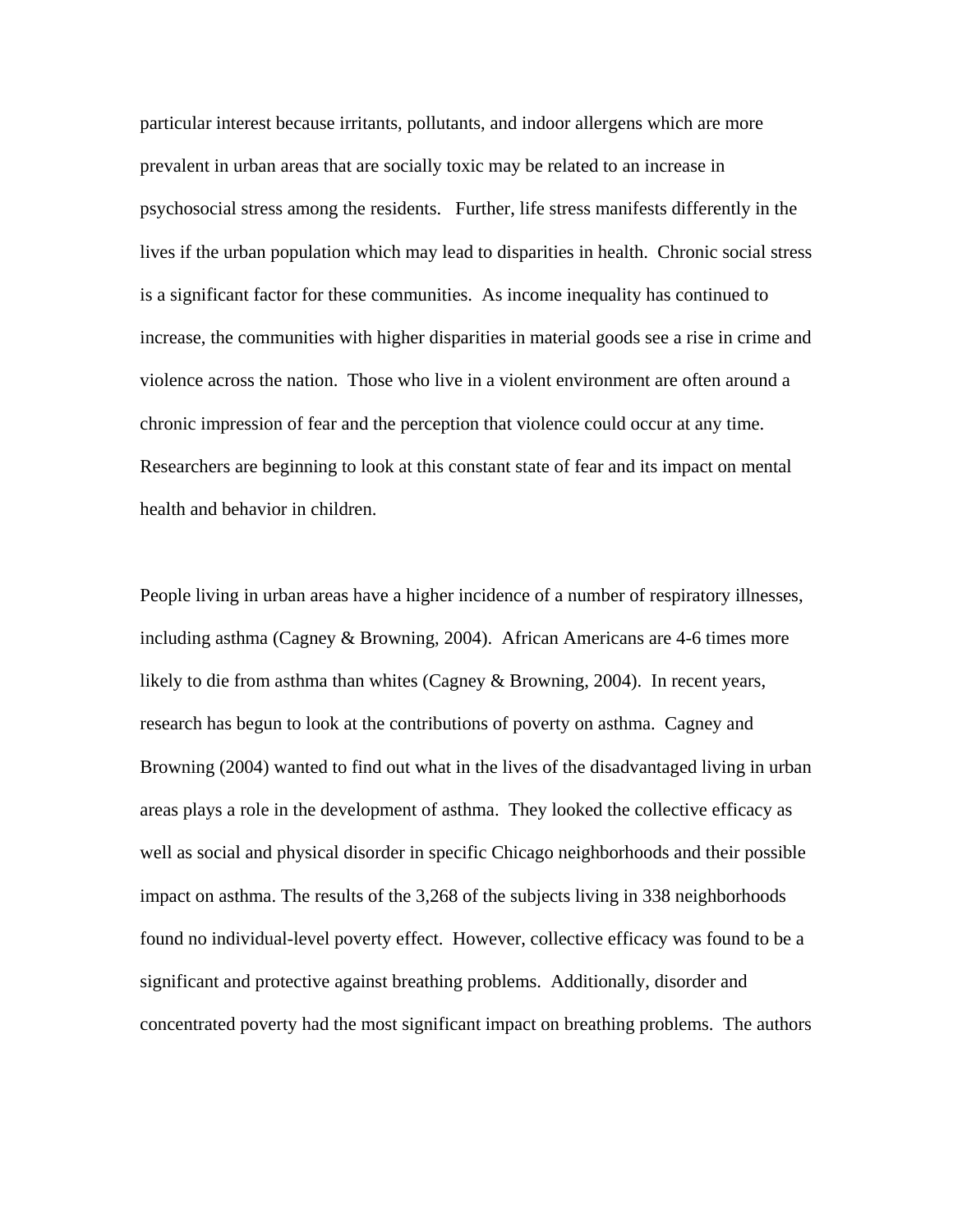go on to discuss the importance of accessible, local, high-quality health services for urban populations.

### References

- Black, J. L., & Macinko, J. (2008). Neighborhoods and obesity. *Nurtition Reviews, 66*(1), 2-20.
- Boslaugh, S. E., Luke, D. A., Brownson, R. C., Naleid, K. S., & Kreuter, M. W. (2004). Perceptions of neighborhood environment for physical activity: Is it "Who you are?" or "Where you live?". *Journal of Urban Health: Bulletin of the New York Academy of Medicine, 81*(4).
- Bowdoin, J. J. (2008). A response to the Expert Committee's Recommendations on the Assessment, Prevention, and Treatment of Child and Adolescent Overweight and Obesity. *Pediatrics, 121*, 833-834.
- Cagney, K. A., & Browing, C. R. (2004). Explaining neighborhood-level variation in asthma and other respiratory diseases. *Journal of General Internal Medicine, 19*, 229-236.
- Farley, T. A., Meriweather, R. A., Baker, E. T. W., Lisa T., Johnson, C. C., & Webber, L. S. (2007). Safe places to promote physical activity in inner-city children: Results from a pilot study of an environmental intervention. *American Journal of Public Health, 97*(9), 1625-1631.
- Glass, T. A., Rasmussen, M. D., & Schwartz, B. S. (2006). Neighborhoods and obesity in older adults: The Baltimore memory study. *American Journal of Preventive Medicine, 31*(6), 455-463.